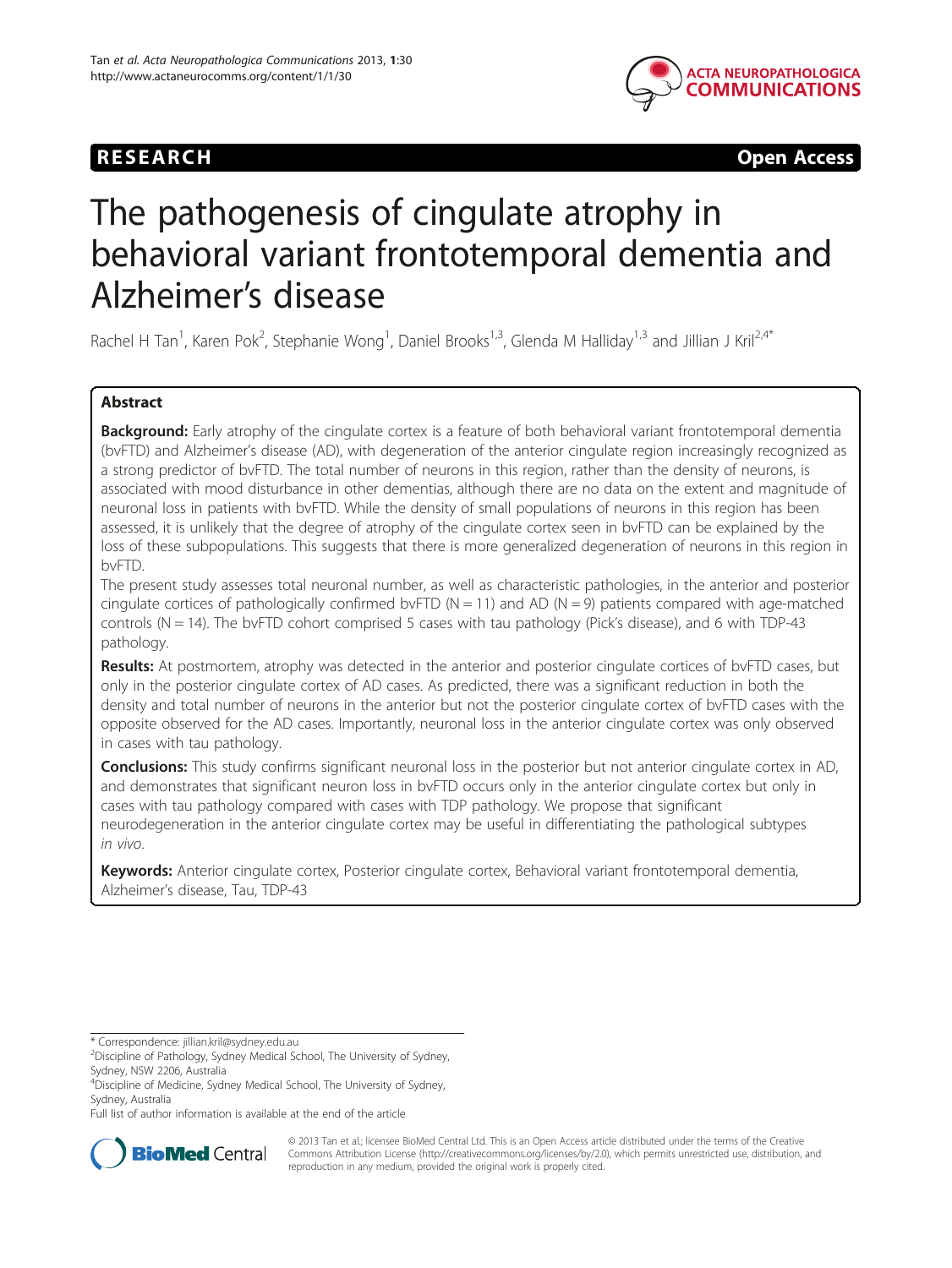## <span id="page-1-0"></span>Background

Structural and metabolic neuroimaging studies have shown that the cingulate cortex is one of the earliest affected regions in both the behavioral variant of frontotemporal dementia (bvFTD) and Alzheimer's disease (AD), with the seemingly reverse pattern of cingulate involvement potentially helpful in the differentiation of these two dementia syndromes [\[1,2](#page-5-0)]. Atrophy of the anterior cingulate cortex (AC) is increasingly recognized as a strong predictor of bvFTD [\[2,3\]](#page-5-0), and the aberrant social behavior and affective changes typical of this dementia have been ascribed to the selective vulnerability of von Economo neurons (VENs) within this region [\[4\]](#page-5-0). However, VENs constitute only 1-2% of the total neurons in cortical layer 5b in the AC, deeming it improbable that the selective destruction of these neurons alone can account for the severe and early atrophy of the AC observed in bvFTD. Similarly, a loss of VENs has been reported in AD [[5](#page-5-0)], a dementia in which behavior is relatively preserved until late in the disease. To date, histopathological analyses of the cingulate cortex in bvFTD and AD have quantified the density of specific neuronal populations or laminae [[4,6\]](#page-5-0). There has been no assessment of the entire neuronal population of the cingulate cortex in either disease. Furthermore, as there is significant atrophy of the cingulate cortex in both bvFTD and AD the magnitude of the neuronal loss may have been underestimated. The quantification of total neuron number in cortical regions requires accurate measurement of the volume of the region [[7](#page-5-0)]. The significance of assessing total neuronal loss has been emphasized in Huntington's disease, where mood symptomatology associates with total neuronal loss, rather than the loss of a specific neuronal population in the AC [\[8](#page-5-0)]. The present study assesses total neuron numbers in the AC and posterior cingulate cortex (PC) in pathologically confirmed cases of bvFTD and AD to determine the pathological basis of neuroimaging findings observed in these dementias.

# Results and discussion

### **Demographics**

The present study was comprised of 11 cases with a clinical and pathological diagnosis of bvFTD (FTLD-TDP:  $n = 6$ ; FTLD-tau:  $n = 5$ ), 9 cases with clinical and pathological AD, and 14 age-matched controls. Although bvFTD and AD cohorts did not differ in terms of age or sex distribution (all  $p$  values  $> 0.1$ ) (Table 1), multivariate analysis demonstrated an interaction between neuronal loss and age  $(p < 0.05)$ . Therefore age was included as a covariate in the analyses.

## Volumes

Significant volume loss was observed in AC in cases with bvFTD compared to controls and AD  $(p < 0.001,$ Figure [1A](#page-2-0)). In PC, volume loss was significant in both bvFTD and AD ( $p < 0.5$ , Figure [1](#page-2-0)B). No differences were Table 1 Group demographics and pathological variables (standard deviation) for patients with behavioral variant frontotemporal dementia (bvFTD), Alzheimer's disease (AD) and controls

|                                    | bvFTD    | AD       | Control                  |
|------------------------------------|----------|----------|--------------------------|
| $N$ (% male)                       | 11(6)    | 9(7)     | 14 (9)                   |
| Mean age at death (year)           | 67(9)    | 73(5)    | 73 (10)                  |
| Postmortem delay (hour)            | 9(12)    | 14(10)   | 24 (12)                  |
| Mean age of diagnosis (years)      | 59 (5)   | 68(5)    | -                        |
| Duration of disease (years)        | 7 (4)    | 5(2)     | $\overline{\phantom{a}}$ |
| Clinical dementia rating $(0 - 3)$ | 2.2(0.9) | 1.7(0.9) | 0                        |

observed in the degree of atrophy between bvFTD cases with either tau or TDP-43 pathology ( $p > 0.05$ , Figure [1](#page-2-0)). Assessment of the AC:PC volume ratio revealed a reduced ratio for bvFTD cases with tau pathology, no change in the ratio for bvFTD cases with TDP-43 pathology, and an increased ratio in AD cases (Figure [1](#page-2-0)C).

### Neuronal loss

Significant between-group differences in regional neuronal densities and estimated neuronal numbers were identified  $(p < 0.001)$ , with changes in neuronal density largely reflecting the degree of degeneration in total neuronal numbers (Figure [1](#page-2-0)). In the AC, neuronal loss was only significant in bvFTD cases compared with both controls (means ± standard deviation total number of 55,555,584 ± 21,086,167, bvFTD 39 ± 10% of mean control values,  $p < 0.05$ ) and AD (74  $\pm$  11% of mean control values,  $p = 0.05$ ), with the loss observed only in cases with FTLD-tau (45% more neuronal loss in AC than those with FTLD-TDP,  $p < 0.05$ , Figure [1](#page-2-0)A). Despite similar PC atrophy in all groups (Figure [1B](#page-2-0)), only cases with AD had significant neuronal loss compared with controls (mean total number of 46,684,395 ± 18,466,349, Figure [1B](#page-2-0)). There were no significant differences between the PC neuronal number in the bvFTD subgroups (p > 0.05, Figure [1](#page-2-0)B). Assessment of the AC:PC neuronal number ratio revealed a more significantly reduced ratio for bvFTD cases with tau pathology, no change in the ratio for bvFTD cases with TDP-43 pathology, and a more significantly increased ratio in AD cases compared with the volume ratios in the same regions (Figure [1C](#page-2-0)).

## Neuronal pathologies

No pathological deposits were found in the cingulate cortex of any control. TDP-43-immunoreactivity in FTLD-TDP cases was sparse in the cingulate cortex despite typical histopathology in the frontal, entorhinal and temporal cortices of these cases. TDP-43-immunoreactive inclusions consisted of small, dense and rounded neuronal cytoplasmic inclusions (Figure [2](#page-3-0)C). TDP-43 immunoreactive dystrophic neurites were mostly short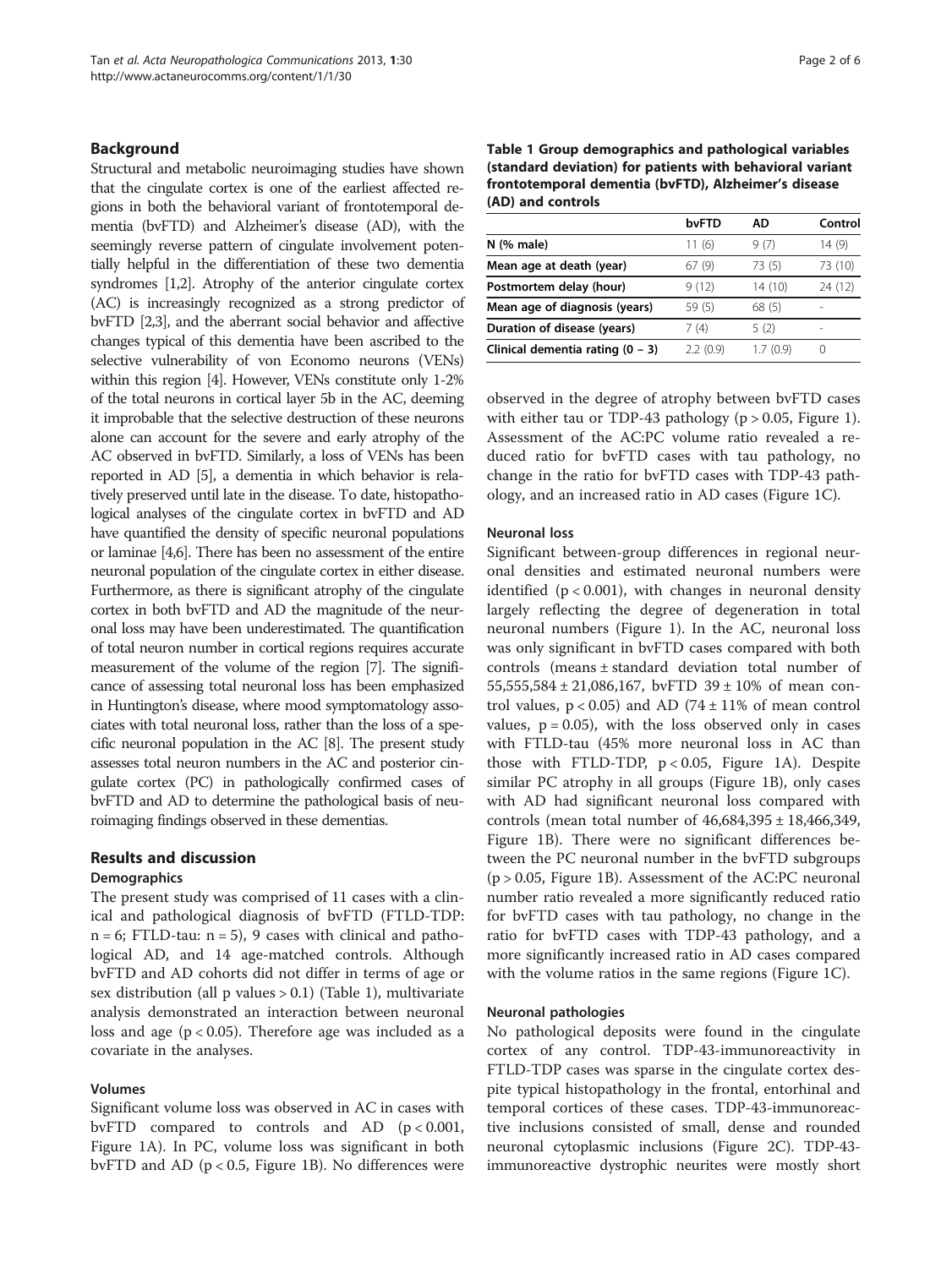

<span id="page-2-0"></span>

Figure 1 Degeneration of the anterior and posterior cingulate cortex in AD and bvFTD. Mean volume, neuron density and total neuron number (± standard error) in Alzheimer's disease (AD), FTLDtau and FTLD-TDP expressed as a % of mean control values in the anterior cingulate (A) and posterior cingulate (B). The extent of degeneration in the anterior cingulate compared to the posterior cingulate in AD, FTLD-tau and FTLD-TDP is identified as a change from an equal ratio identified by grey bar at 1.0 (C).  $*_{p}$  < 0.05 in comparison to controls.

and fine, with only one case demonstrating sparse additional long dystrophic neurites. Abnormal tau deposition as intracellular neurofibrillary tangles and Pick bodies was observed in the cingulate cortex in all cases with AD and FTLD-tau, respectively (Figure [2](#page-3-0)A-B). Tau-immunoreactive dystrophic neurites were also observed in all AD and FTLDtau cases. In FTLD-tau, the density of tau inclusions was greatest in the AC (mean ± SE of total remaining neurons:  $24.5\% \pm 5.7\%$  compared to PC (mean  $\pm$  SE of total remaining neurons:  $2.3\% \pm 0.6\%$ , p = 0.001). This regional difference in pathological severity was not observed in either FTLD-TDP (mean ± SE of total remaining neurons: AC: 19  $\pm$  4.4; PC: 24  $\pm$  22) or AD (mean  $\pm$  SE of total remaining neurons: AC:  $2 \pm 0.8$ ; PC:  $0.6 \pm 1.4$ ). Significant regional differences between groups were observed in FTLD-TDP compared to FTLD-tau  $(p < 0.005)$  but not AD  $(p > 0.05)$ .

# Pathology correlations

Spearman rank correlations were used to determine any relationships between the severity of pathological inclusions and the degree of neuronal loss in the AD and bvFTD sub-groups. These analyses revealed an association between the severity of neuronal loss with pathology in AD ( $\rho = -0.614$ ,  $p = 0.007$ ) and FTLD-tau  $(p = -0.842, p = 0.002)$ , but not in FTLD-TDP cases.

# Clinicopathological correlations

Spearman rank correlations were also used to identify any relationships between regional neuronal loss or the percentage of inclusion pathology with disease duration and last Clinical Dementia Rating score in the AD, bvFTD and bvFTD subgroups. The severity of pathological inclusions increased with an earlier onset of AD  $(p = -0.638, p < 0.005)$ . No other associations were identified.

# Discussion

This is the first quantitative analysis of total neuronal number in the cingulate cortex of bvFTD and AD that accounts for volumetric changes in this region. The degree of cingulate atrophy demonstrated in structural imaging suggests considerable degeneration of neurons in both dementia groups, which our data supports. However, direct comparison between patient groups showed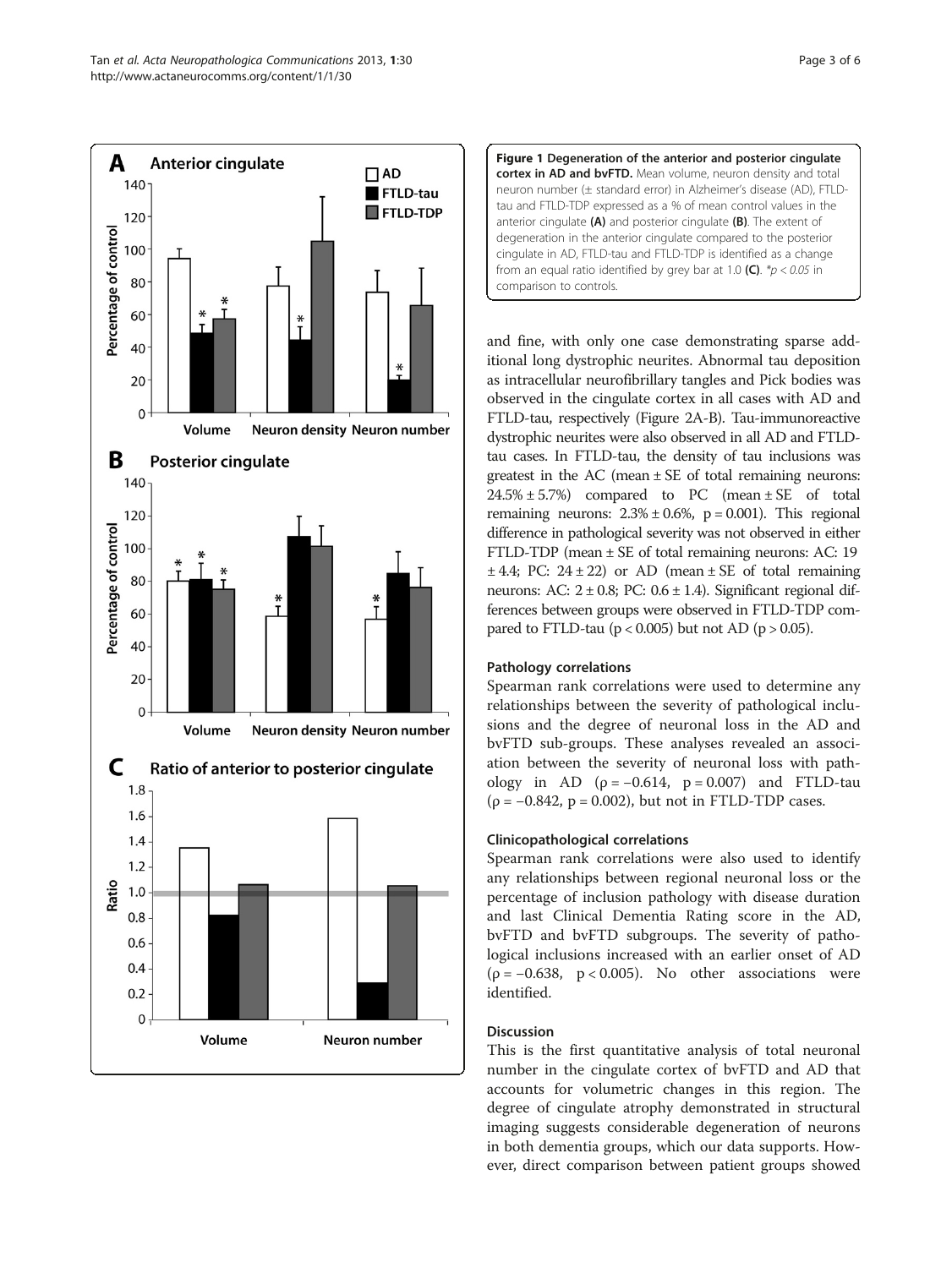<span id="page-3-0"></span>

significant AC neuronal loss only in bvFTD and only in cases with Pick disease pathology, while we can confirm significant PC neuronal loss occurs in AD [\[9](#page-5-0)]. We can also add that overall neuronal numbers in the PC are largely spared in pathologically confirmed cases of bvFTD, despite atrophy of this region by end-stage. Our data are consistent with previous volumetric data showing atrophy of PC over the course of bvFTD and not at initial diagnosis across all pathological subtypes [\[3](#page-5-0)] or in cases with later confirmed FTLD-TDP [[10,11](#page-5-0)]. This information suggests that later PC atrophy in bvFTD most likely reflects synaptic loss and/or cell shrinkage, as we did not observe significant total neuronal loss in the bvFTD cases with PC atrophy.

In bvFTD, neuronal loss in AC was observed only in cases with FTLD-tau (Pick bodies) compared to those with FTLD-TDP. This differs from other regional changes where the hippocampus is more affected in patients with FTLD-TDP compared with FTLD-tau [\[3](#page-5-0)], with the suggestion that more severe episodic memory and hippocampal atrophy may be a potential biomarker for FTLD-TDP in vivo. The present data now show variability in the populations of neurons vulnerable to tau pathology in bvFTD and may suggest that greater neuronal loss and atrophy in AC could reflect underlying FTLD-tau, the presence of Pick bodies specifically, in in vivo studies. Of significance is our previous finding that AC is affected early in bvFTD while atrophy of PC is a late event [[3\]](#page-5-0). This suggests that rapid AC atrophy could be tested as an early biomarker for FTLD-tau, although this finding would need to be confirmed in other tauopathies as only Pick disease was included in the present study.

# **Conclusions**

BvFTD is a clinically heterogeneous disorder and correlations between clinical and pathological subtypes have been weak at best [[12\]](#page-5-0). The need to distinguish between the underlying pathologies is becoming increasingly apparent with increasing efforts directed towards the development of targeted disease-modifying therapies in FTD. For many years drugs targeting tau protein abnormalities have been investigated as a potential treatment for AD. However, given the occurrence of both tau and Abeta pathologies in AD, the therapeutic effects of taudirected treatments may be less obvious in AD than when assessed in patients with pure pathology such as seen in FTLD-tau (see [\[13](#page-5-0)] for a review). While future studies comparing the extent of neurodegeneration across larger pathological subgroups are necessary, the present findings suggest that greater atrophy of AC may predict FTLD-tau, a finding worthy of further clinicopathological validation.

# Methods

## Case selection

Eleven cases with a clinical diagnosis of bvFTD [\[14](#page-5-0)] and FTLD pathology [[15](#page-5-0)], 9 cases with clinical and pathological AD [\[16\]](#page-5-0), and 14 controls without dementia or significant neuropathological abnormalities were selected from a neuropathological series of cases collected by the Sydney Brain Bank through a regional brain donor program. Patients were diagnosed by experienced clinicians using standard diagnostic criteria [\[17,18](#page-5-0)] following a medical interview and an informant history. The bvFTD all had changes in personality or social behaviour (eg. apathy, disinhibition, stereotypic behaviours, alterations in food preference, or poor self-care) and executive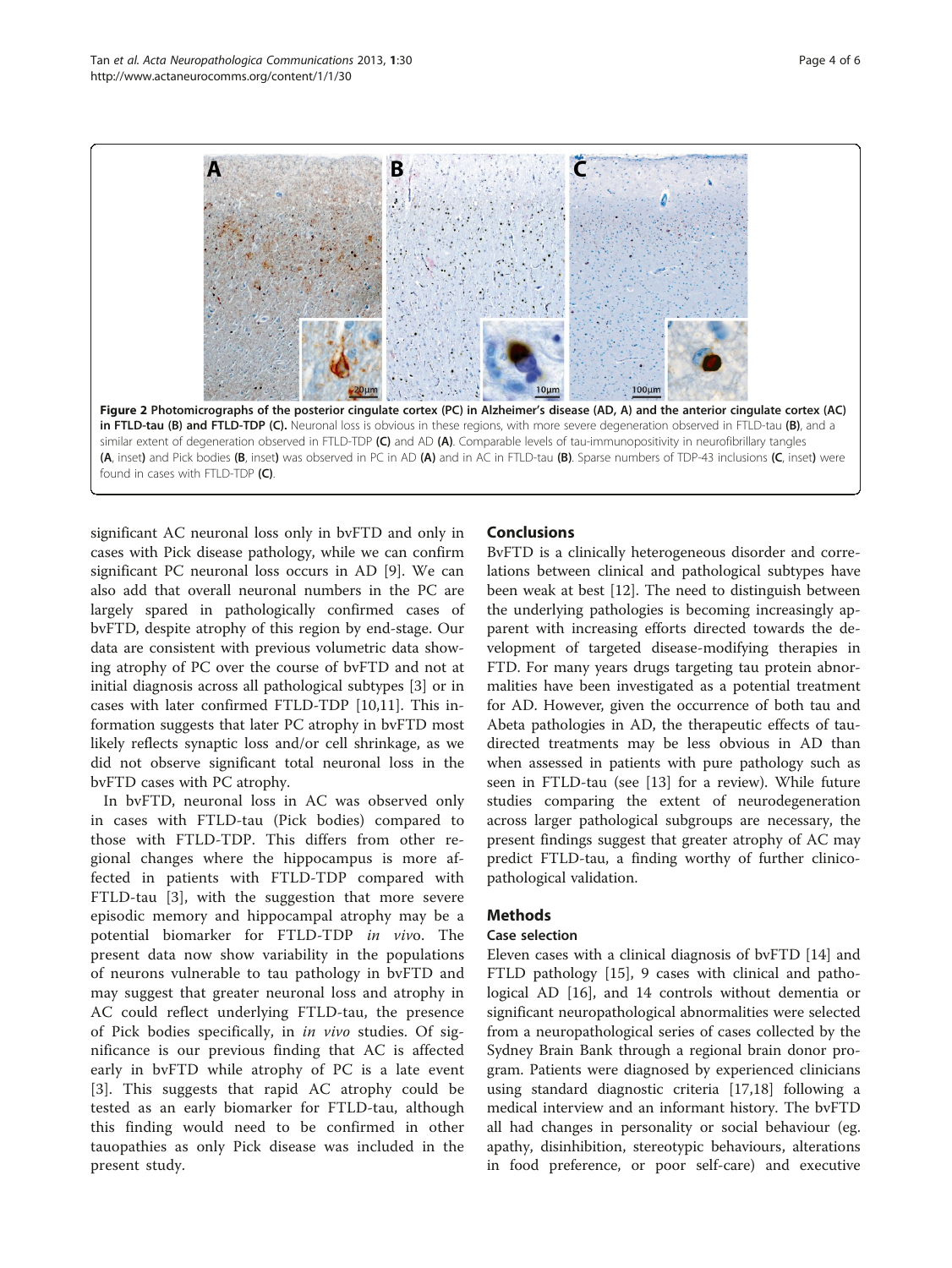dysfunction (eg. poor planning, forethought, reasoning or organisation). The program holds approval from the Human Research Ethics Committee of The University of New South Wales and complies with the statement on human experimentation issued by the National Health and Medical Research Council of Australia. This research project was approved by the Human Research Ethics Committees of the Universities of Sydney and New South Wales. Some of the cases included in this study have been reported in previous publications [[3,19,20\]](#page-5-0). The research program used standardized tests following the patients longitudinally with the last assessments performed within 14 months of death. All dementia cases had Clinical Dementia Rating (CDR) scores between 1 and 3 while controls had scores of <0.5. The postmortem interval was 16 hours on average (range: 2– 45 h; mean  $\pm$  SD for bvFTD = 9  $\pm$  12, for AD = 14  $\pm$  10, and for control =  $24 \pm 12$ , ANOVA p > 0.05). Cases with bvFTD with TDP pathology (FTLD-TDP,  $n = 6$ , 5 males; age range 53–72 years; 2 with type A, 2 with type B and 2 with type C) [[21\]](#page-5-0) and tau pathology (FTLD-tau,  $n = 5$ , 1 male; age range 65–79 years; 5 with Pick's disease) were selected for this study. Cases with all types of TDP-43 pathologies were selected, as our previous study showed no differences between different TDP-43 pathology types at end-stage [[3](#page-5-0)]. Case details are shown in Table [1.](#page-1-0)

## Tissue preparation and volume measurements

Tissue preparation and volumetric methods used in this study have been published in detail elsewhere [\[19,20\]](#page-5-0). Briefly, brains were collected at autopsy, fixed in 15% neutral buffered formalin for two weeks, the fixed brain weighed and the volume determined by fluid displacement. The cerebellum and brainstem were separated from the cerebrum by sectioning through the cerebral peduncles. Each cerebrum was embedded in 3% agarose, sectioned in 3 mm coronal slices using a rotary slicer, photographed and printed at 1× magnification. The average slice thickness for each brain was determined by dividing the hemisphere length by the total number of slices. Diagnostic neuropathological screening was conducted using standardized blocks taken from the frontal, parietal, temporal and occipital cortices, amygdala, hippocampus, basal ganglia, diencephalon, midbrain, pons, medulla oblongata and cerebellum. Examination of sections stained with haematoxylin and eosin and modified Bielschowsky silver stain, as well as immunohistochemically for tau, ubiquitin, α-synuclein and TDP-43, confirmed pathological diagnoses.

Anatomical structures and gyral boundaries most consistently associated with cytoarchitectonic boundaries were used to identify the AC and PC for all cases, as previously described [[19,20](#page-5-0)]. The AC was divided from the PC at the central lobule of the central sulcus. The volumes of these regions were determined by a point counting procedure on the brain slice photographs as previously described [\[19,20](#page-5-0)]. Briefly, the areas corresponding to each region were identified on the brain slice photographs and were randomly overlaid with a grid of 3848 points (each separated by 4 mm). The total number of points falling on each region of interest was counted and the volumes calculated by multiplying the sum of points falling on a given region by the volume represented by each point (volume/point = 16 mm<sup>2</sup>  $\times$  mean slice thickness; average of 50 mm<sup>3</sup>). This method is routinely used in our laboratory to measure regional volumes postmortem [[20,22,23](#page-5-0)] and approximates current point counting procedures used in MRI studies of brain volumes.

# Quantitation of neuron numbers and inclusion pathologies

Standardised tissue samples of the cingulate cortices were sampled (AC just posterior to the genu of the corpus collosum, PC just anterior to the splenium of the corpus callosum) and embedded in paraffin wax using routine procedures. Ten μm serial sections were cut from each block and immunohistochemically stained with antibodies to tau (mouse anti-human tau diluted 1:1000; Thermo Scientific) and TDP-43 (rabbit anti-human TDP-43 diluted 1:800; ProteinTech) using routine techniques [[3](#page-5-0)]. An additional section was stained with cresyl violet (0.5%). Quantitation of cortical neuronal populations was performed as previously described and validated [\[7\]](#page-5-0). Briefly,  $2 \times 500$  µm wide strips through the entire cortical thickness from the pial surface to white matter were randomly sampled by marking perpendicular lines on the coverslip of each slide. Strips were not selected if the cortex was cut obliquely at the marked line to ensure even representation of all cortical laminae. Neurons were counted at 200 $\times$  magnification using a  $10 \times 10$  eyepiece graticule (500 μm × 500 μm) with standard inclusion (lower and left) and exclusion (upper and right) borders in contiguous, non-overlapping fields. The density of neurons within each region was calculated for each case, and the total number of neurons estimated by multiplying neuronal density by the calculated volume for the AC and PC, as appropriate. The percentage of neurons with cytoplasmic inclusions in the AC and PC was expressed as a percentage of total remaining neurons. Quantitation was performed by two raters blind to case details with an inter-rater variance of 2.4% and intra-rater variability of 2.2%.

## Statistical analysis

Data were analysed using SPSS19.0 (IBM Corp., Chicago, Ill., USA). Group differences in age and postmortem delay across all groups were investigated using analysis of variance (ANOVA), and where these variables showed significant differences, they were entered as co-variates in the multivariate ANOVA. Post hoc analyses using the Bonferroni correction for multiple comparisons were